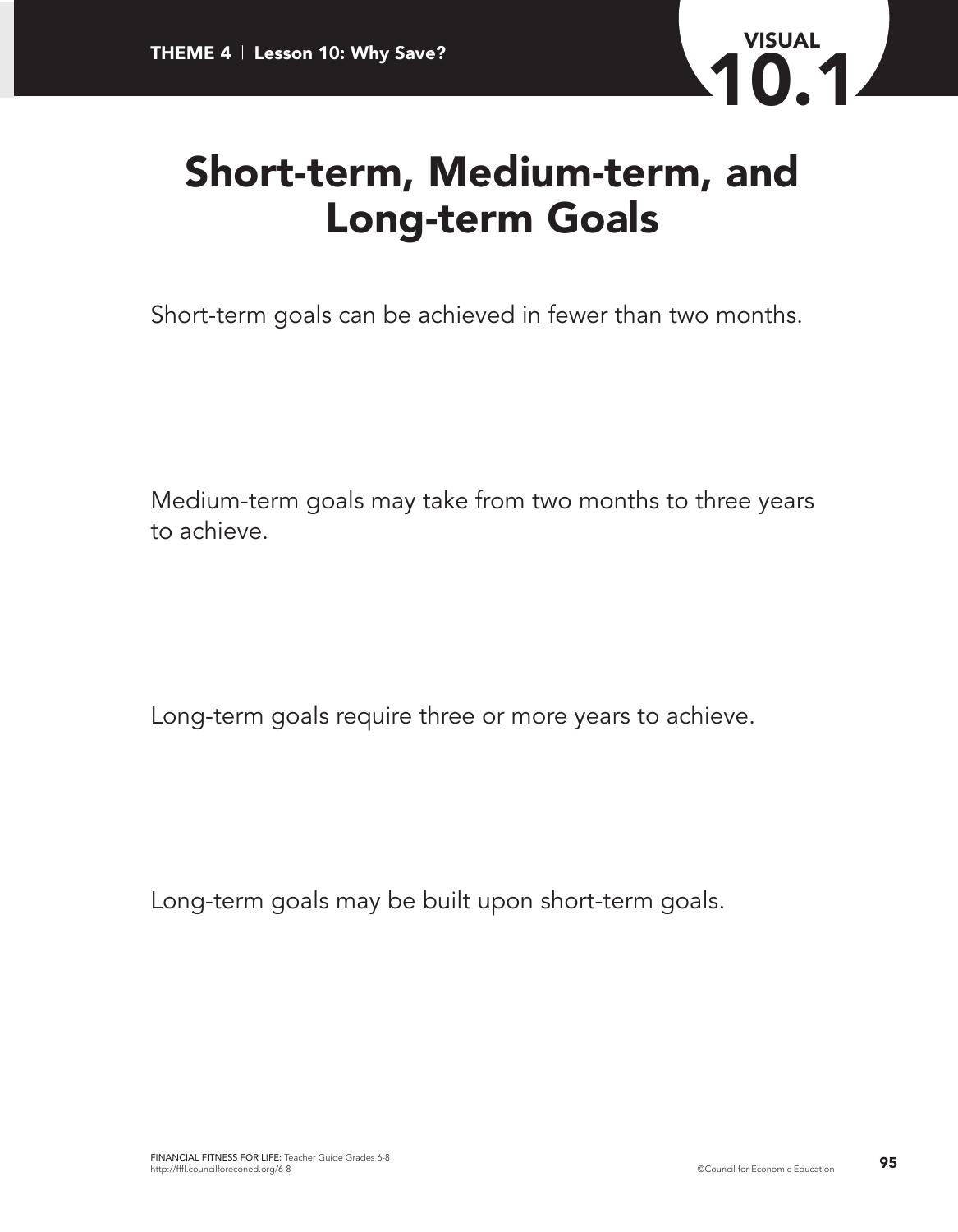

## **What Is the Relationship Between Long-term and Short-term Goals?**

There is a relationship between long-term goals and shortterm goals. Often, achieving a long-term goal requires reaching a set of short-term goals.

For example, in order to buy a \$960 mountain bike in four years, Miranda needs to save \$240 in each of the next four years, or \$20 each month. The short-term savings target amounts to less than \$1 per day.

Breaking long-term goals into medium- and short-term goals helps to make them seem achievable.